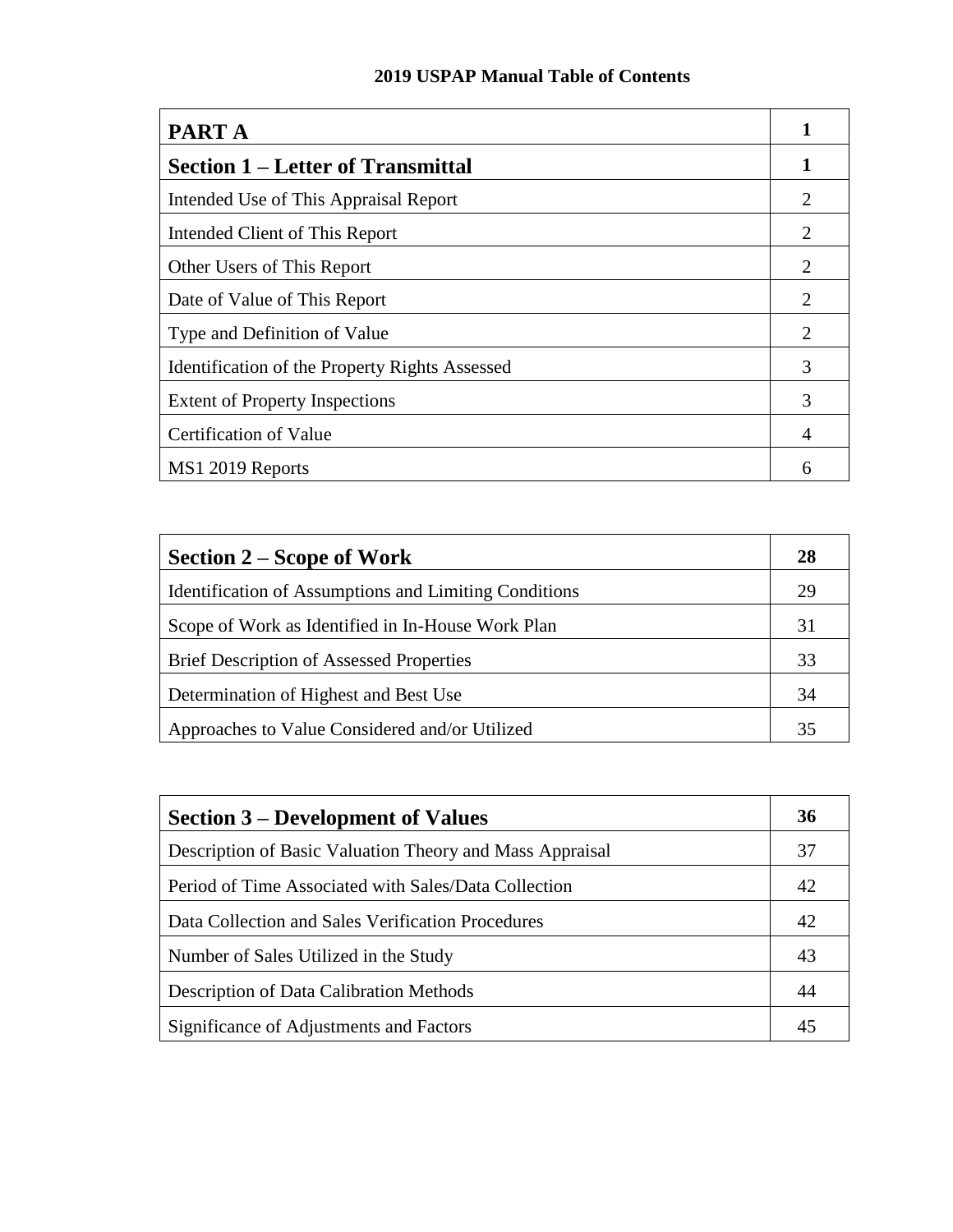| <b>Section 4 – Time Trending</b>                                              | 46 |
|-------------------------------------------------------------------------------|----|
| Residential Explanation and Derivation of Time Trending Factors               | 47 |
| Ratio Summary by Sale Date                                                    | 48 |
| Non-Residential Properties                                                    | 78 |
| NH Department of Revenue Equalization Summaries 2014, 2015, 2016, 2017 & 2018 | 81 |
| Non-Residential Properties Sales for 2014, 2015, 2016, 2017, 2018 & 2019      | 94 |

| <b>Section 5 – Land and Neighborhood Data</b>               | <b>100</b> |
|-------------------------------------------------------------|------------|
| <b>Commercial and Industrial Land Analysis</b>              | 101        |
| List of Qualified Commercial/Industrial Land Sales          | 102        |
| <b>Commercial/Industrial Land Analysis</b>                  | 104        |
| List of Unqualified Commercial/Industrial Land Sales        | 110        |
| Commercial/Industrial Land Analysis and Parameters          | 113        |
| Explanation and Results of Neighborhood Land Classification | 113        |
| Site Indexes Commercial/Industrial/Exempt Property          | 114        |
| Commercial Categories of Land and Land Pricing              | 118        |
| Land Curve Parameters (Area/Size Adjustment Factors)        | 120        |
| <b>Acreage Discounts</b>                                    | 122        |
| <b>Apartment Land Pricing</b>                               | 123        |
| Manufactured Housing Land Pricing                           | 124        |
| Commercial/Industrial Condominiums                          | 125        |
| <b>Residential Land Analysis</b>                            | 126        |
| Residential Categories of Land and Land Pricing             | 135        |
| <b>Residential Land Pricing</b>                             | 136        |
| <b>Residential Excess Front Foot Chart</b>                  | 138        |
| Summary by Lot Size                                         | 139        |
| Residential Condominium Land Pricing                        | 158        |
| Manufactured Housing Land Pricing                           | 158        |
| List of Qualified Residential Land Sales                    | 159        |
| List of Unqualified Residential Land Sales                  | 161        |
| Residential Neighborhood Multiplier                         | 163        |
| <b>Summary by Land Assessing Neighborhood</b>               | 164        |
| <b>Residential Site Indexes</b>                             | 187        |
| Summary by Site Index                                       | 188        |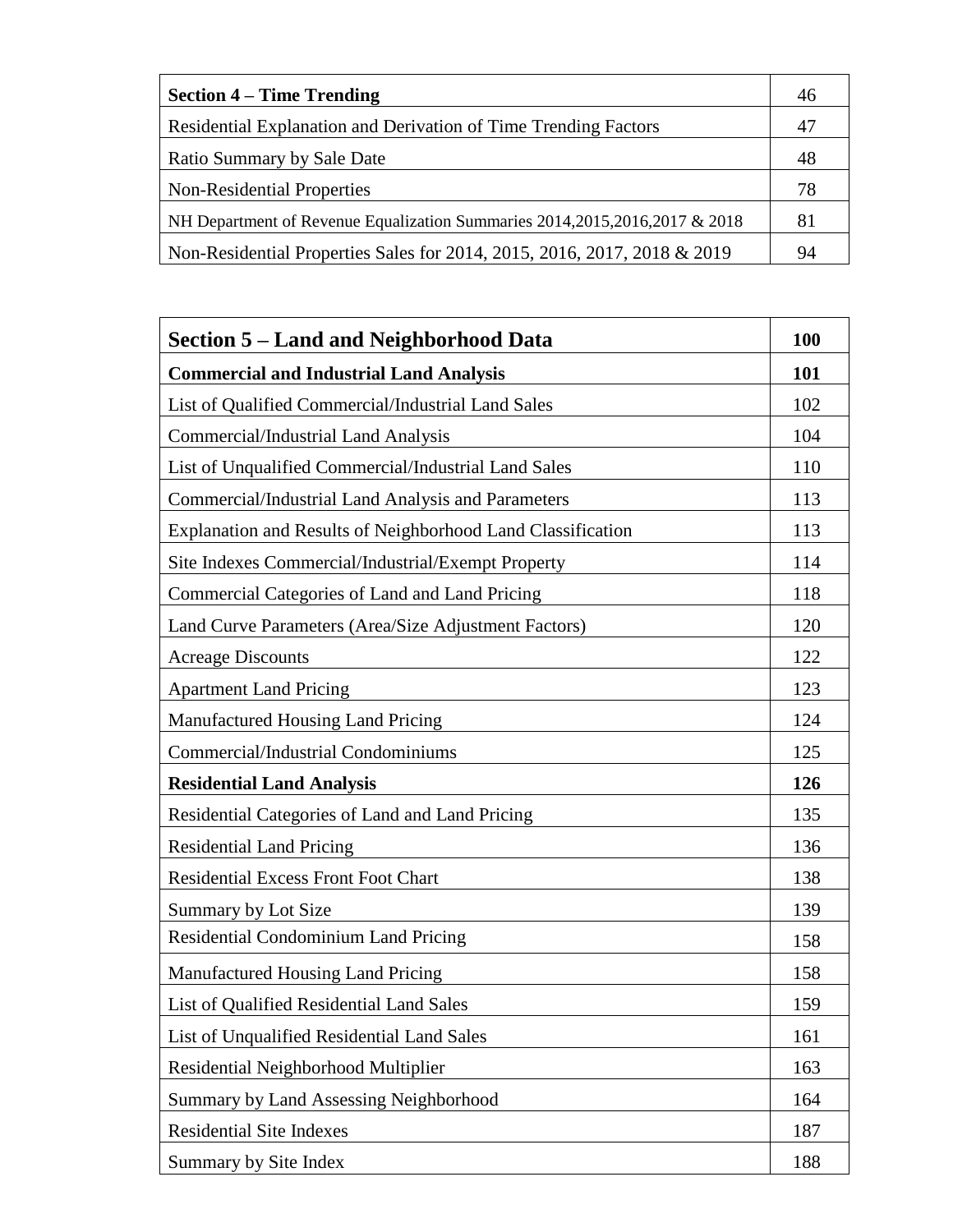| 2019 Residential Street Site Index               | 207 |
|--------------------------------------------------|-----|
| Land Use Cost Settings                           | 222 |
| Summary by Land Use                              | 246 |
| Zoning                                           | 278 |
| Zoning Districts and Allowable Uses Article 28-2 | 279 |
| Table of Principal Uses                          | 287 |
| Table of Accessory Uses                          | 296 |
| Dimensional Standards Article 28-4-1             | 300 |
| <b>Table of Dimensional Regulations</b>          | 304 |

| <b>Section 6 – Improved Property Data</b>                                                                                        | 305 |
|----------------------------------------------------------------------------------------------------------------------------------|-----|
| Types of Depreciation Considered and/or Utilized                                                                                 | 307 |
| Depreciation Schedules - Single Family, Residential Condominium,<br>Manufactured Housing and Non-Residential                     | 309 |
| <b>Summary by Actual Year Built</b>                                                                                              | 317 |
| Commercial, Industrial and Residential Cost/Market Valuation                                                                     | 354 |
| <b>Building Costs</b>                                                                                                            | 354 |
| <b>Base Rates (Cost Group Rates)</b>                                                                                             | 355 |
| Summary by Style                                                                                                                 | 360 |
| <b>Building Cost Tables (Cost Models Report)</b>                                                                                 | 401 |
| <b>Allowable Construction Entries</b>                                                                                            | 465 |
| <b>Outbuilding Codes</b>                                                                                                         | 492 |
| <b>Extra Feature Codes</b>                                                                                                       | 501 |
| <b>PART B</b>                                                                                                                    | 505 |
| Grade / Quality Guidelines                                                                                                       | 505 |
| Grade / Quality Considerations                                                                                                   | 506 |
| Grade Coefficients (Adjustment/Multiplier) – Single Family, Residential<br>Condominium, Manufactured Housing and Non-Residential | 508 |
| Summary by Residential Grade                                                                                                     | 513 |
| <b>Size Adjustment Factor</b>                                                                                                    | 540 |
| Summary by Building Size                                                                                                         | 541 |
| Subarea Codes                                                                                                                    | 577 |
| <b>Improved Property Data - Residential</b>                                                                                      | 595 |
| <b>Residential Buildings</b>                                                                                                     | 596 |
| <b>Residential Cost Trend Factors</b>                                                                                            | 598 |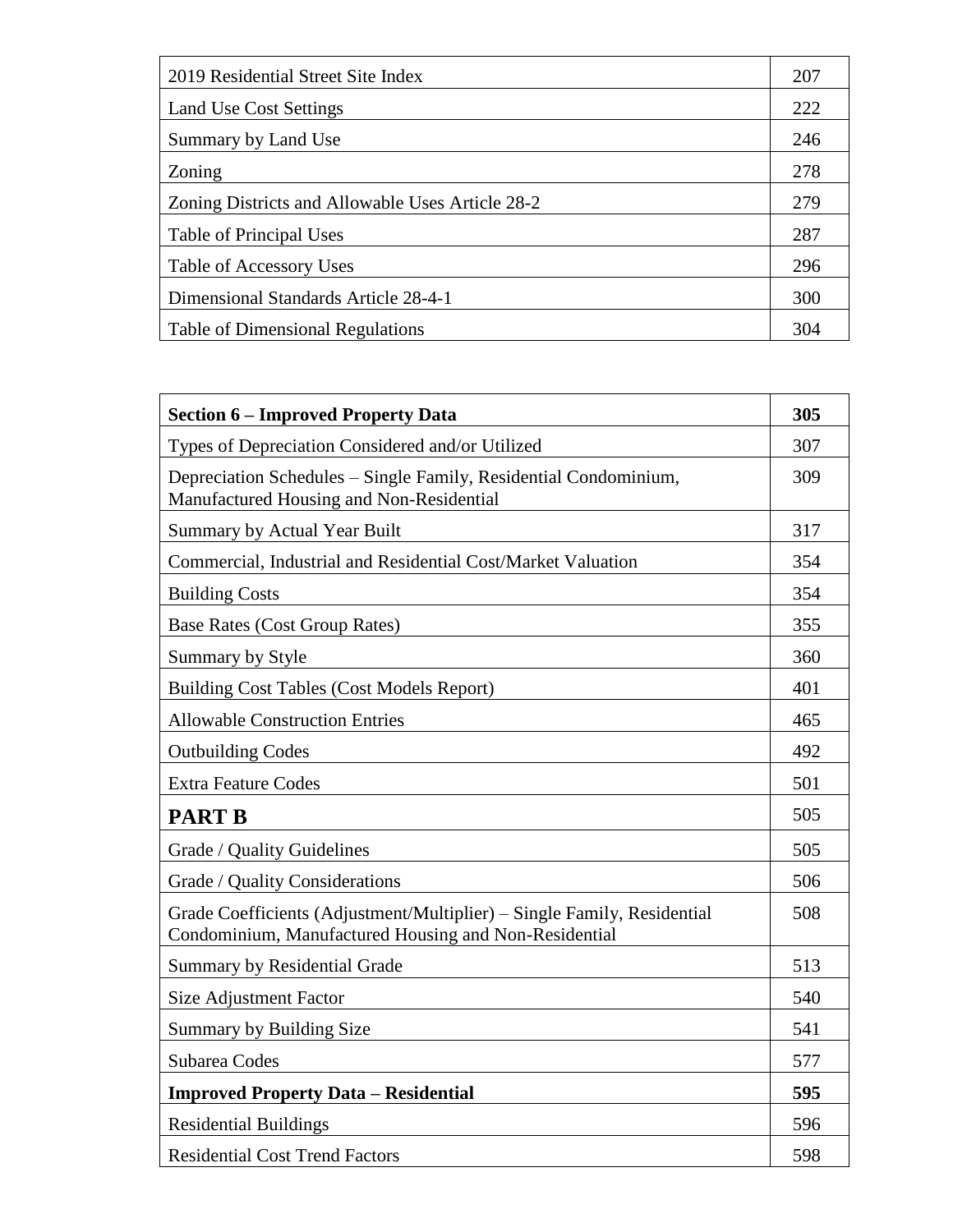| Summary by Assessing Neighborhood (Buildings)                  | 599 |
|----------------------------------------------------------------|-----|
| <b>Residential Condominiums</b>                                | 633 |
| Condominium Complex Codes                                      | 634 |
| Condominium Neighborhood Codes with Cost Trend Factor          | 638 |
| Summary by Assessing Neighborhood, Condominiums                | 640 |
| Condominium Unit Type Codes                                    | 649 |
| <b>Condominium Unit Location Codes</b>                         | 657 |
| <b>Residential Manufactured Homes</b>                          | 668 |
| Manufactured Housing Neighborhood Codes with Cost Trend Factor | 669 |
| Summary by Assessing Neighborhood, Manufactured Housing        | 670 |
| List of Qualified Improved Residential Sales                   | 674 |
| List of Unqualified Improved Residential Sales                 | 687 |
| <b>Improved Property Data - Commercial</b>                     | 692 |
| Income Approach - Described                                    | 693 |
| Income, Expense, Vacancy and Capitalization                    | 695 |
| Data Calibration                                               | 696 |
| Non-Residential Building Costs (Base Rates)                    | 697 |
| List of Qualified Improved Commercial/Industrial Sales         | 699 |
| List of Unqualified Improved Commercial/Industrial Sales       | 706 |

| Section 7 – Statistical Analysis, Testing and Quality Control | 710 |
|---------------------------------------------------------------|-----|
| Summary by Sale Price Quartile                                | 711 |
| Ratio Study Using Old Assessed Values                         | 742 |
| <b>Ratio Study Using New Assessed Values</b>                  | 768 |
| <b>COD Study Using Old Assessed Values</b>                    | 803 |
| <b>COD Study Using New Assessed Values</b>                    | 823 |
| <b>PRD Study Using Old Assessed Values</b>                    | 844 |
| PRD Study Using New Assessed Values                           | 864 |
| COD & PRD Using Assessed Values Non-Residential               | 883 |
| <b>Strata Using Old Assessed Values</b>                       | 888 |
| <b>Strata Using New Assessed Values</b>                       | 914 |